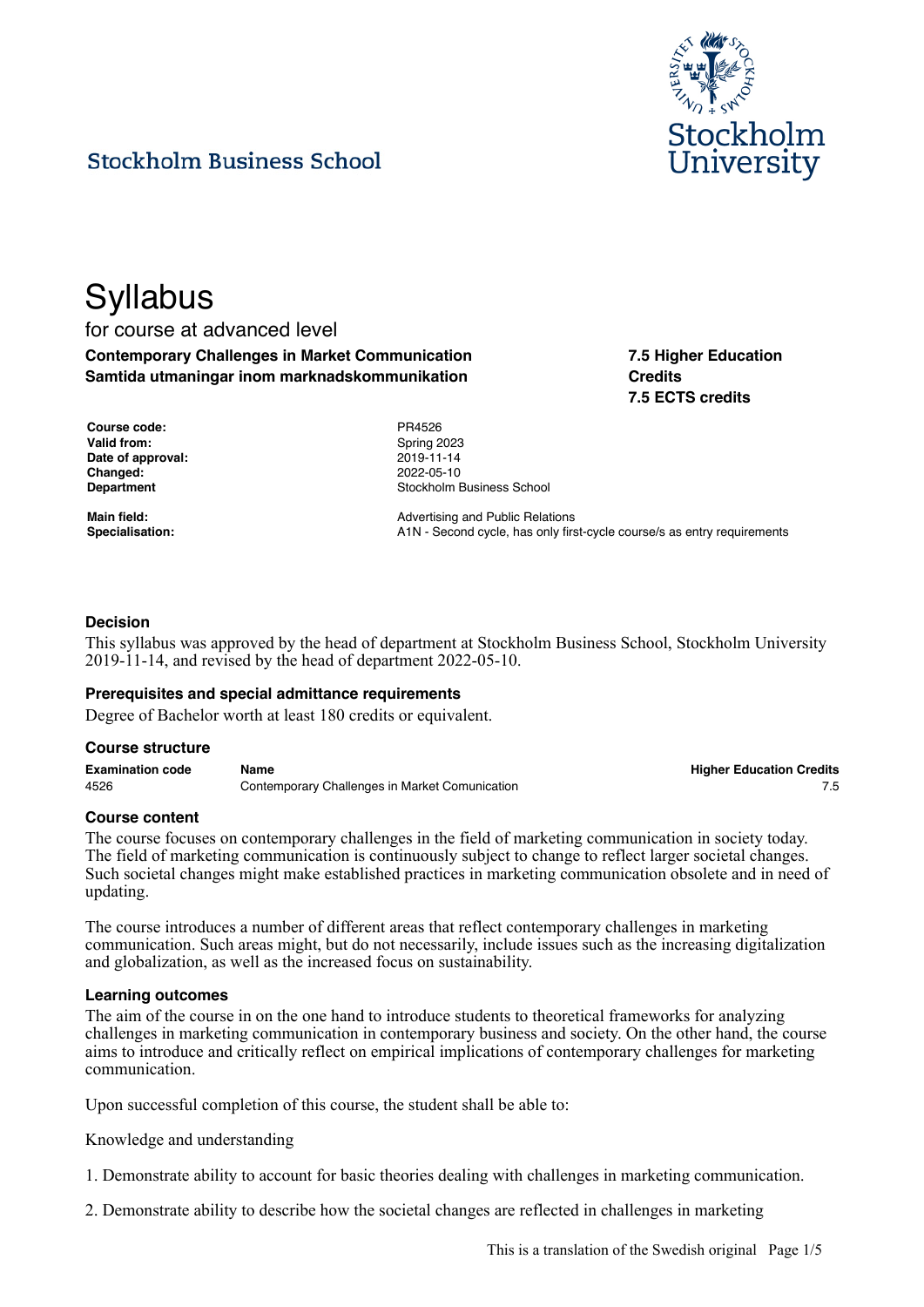communication.

Skills and abilities

3. Demonstrate ability to analyze how marketing communication is constantly negotiated and renegotiated to reflect contemporary societal changes.

Judgement and approach

4. Demonstrate ability to evaluate the role of marketing communication in helping organizations handle contemporary challenges.

5. Demonstrate ability to reflect on the role that marketing communication might play in handling contemporary societal changes.

#### **Education**

The teaching consists of lectures, seminars and group work, and requires a significant portion of self-study on the part of students.

The language of instruction is English.

The teaching takes place on campus and online.

For more detailed course information, see the study guide, published on the learning platform no later than one month before the course commences.

#### **Forms of examination**

#### a) Forms of examination

Assessment for the course will be continuous and is carried throughout the different course activities. Each assessment task is weighted in relation to its importance in the overall assessment of the course. The student's results from the different assessment tasks are added up to a total course score that will then translate into the final grade for the course.

Assessment tasks

The course contains the following weighted assessment tasks:

1. Individual course essay: assesses intended learning outcomes 1–5; constitutes 70 % of total course points.

2. Group Work and active seminar participation: assesses intended learning outcomes 1–5; constitutes 20% of total course points.

3. Individual seminar assignment: assesses intended learning outcomes 1–5; constitutes 10% of total course points.

The examination is conducted in English.

If the student has a certificate from Stockholm University with a recommendation for special support, the examiner has the opportunity to give an adapted test or let the student complete the test in an alternative way.

# b) Grading scale

Grading takes place according to a criterion-referenced seven-point grading scale:

 $A = Excellent$  $B = V$ ery good  $C = Good$  $D = Satisfactory$  $E = Sufficient$ Fx = Failed, some more work required  $F =$  Failed, much more work required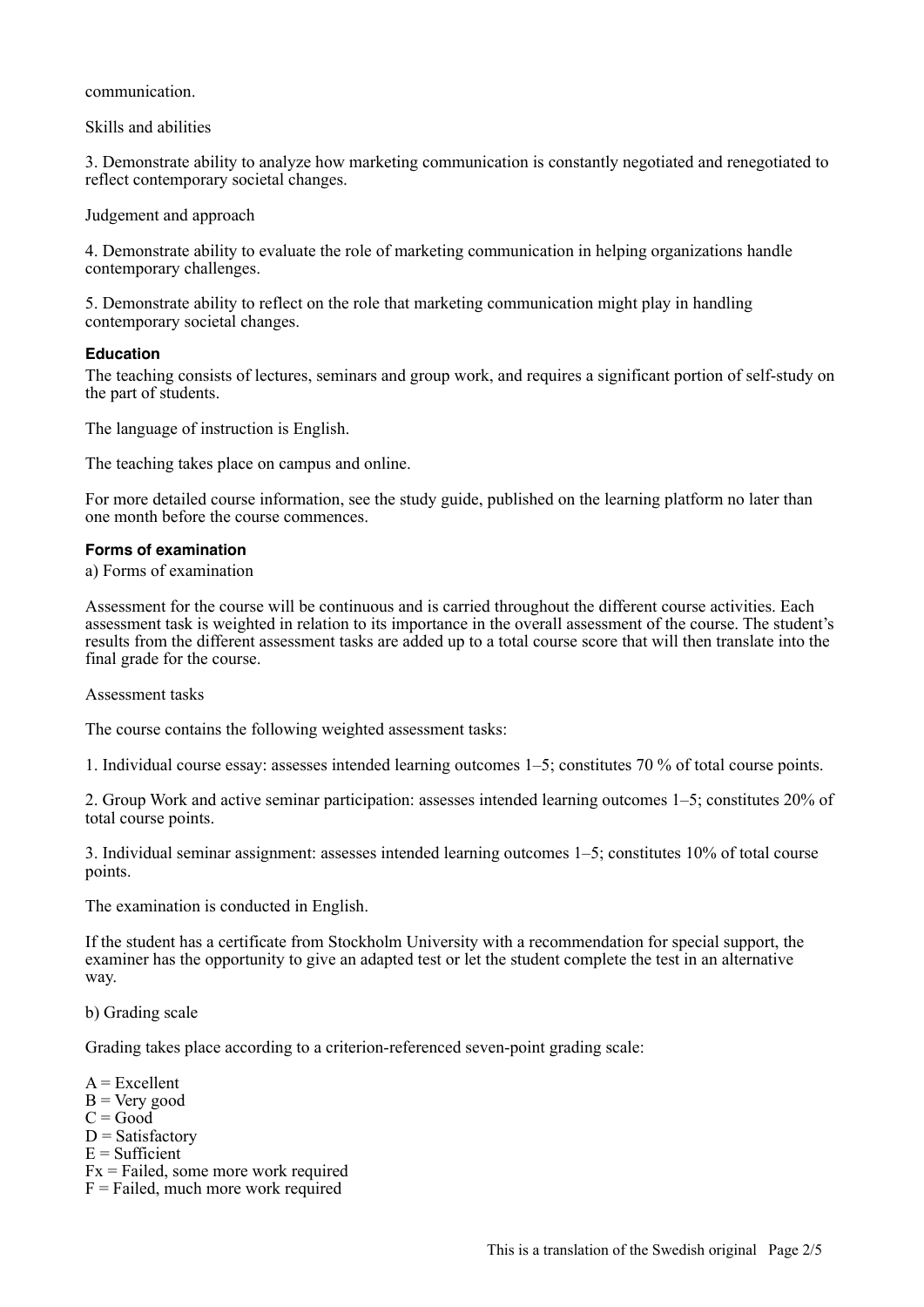# c) Grading and assessment criteria

# Grading criteria

The course's grading criteria are designed as overall assessments, combined qualitative descriptions of what the student is expected to do in order to demonstrate how well the course's learning outcomes are achieved. A higher grade-level presupposes the abilities at lower levels.

# A (Excellent)

The student demonstrates ability to evaluate and relate to the content of the course from a comprehensive, critically reflective perspective, as well as to transfer and apply insights in new, meaningful contexts.

# B (Very Good)

The student demonstrates ability to, from an overarching and coherent perspective of the field, understand and use concepts to explain how different aspects of the course relate to each other, interconnect and become meaningful.

# C (Good)

The student demonstrates ability to discuss the content, tasks and complex issues dealt with in the course from several well-developed but mainly independent perspectives.

# D (Satisfactory)

The student demonstrates satisfactory ability to discuss the content, tasks and complex issues dealt with in the course in a way that, albeit in-depth and elaborate, is decidedly one-dimensional.

# E (Sufficient)

The student demonstrates sufficient ability to discuss the content, tasks and complex issues dealt with in the course in a way that is decidedly one-dimensional.

# Fx (Fail)

The student's knowledge, skills and abilities display minor flaws, overall or in significant parts.

#### F (Fail)

The student's knowledge, skills and abilities display major flaws, overall or in significant parts.

# Assessment criteria

The course's assessment criteria, which serve as support for the assessment of the course's assessment tasks, are announced at the start of the course.

# d) Final grade

The course comprises 0–100 course points. A passing grade (A–E) in the course requires that all learning outcomes are met, 50 course points and at least 50 points from individual assessment tasks.

The scale for the final grade is tied to fixed score intervals: A: 90–100; B: 80–89; C: 70–79; D: 60–69; E: 50–59; Fx: 45–49; F: 0–44. The grades correspond to the total course points a student obtains (over a total of 100) for all the weighted assessment tasks combined as part of the continuous assessment for the course. Current rounding rules are applied (0,5–0,9 course points are rounded up to the nearest higher, full course point).

Each assessment task is awarded 0–100 points. The points from an individual assessment task are multiplied by its percentage weight, constituting its course points. The course points for all assessment tasks are summed up to a total score between 0 and 100 course points. The total score is translated into a corresponding grade A–F.

Assessment tasks 1 and 2 are assessed on a 100-point scale.

Assessment tasks 3 is assessed on a 100-point scale in three intervals:

- $100\% = 100$  points.
- $50\% = 50$  points.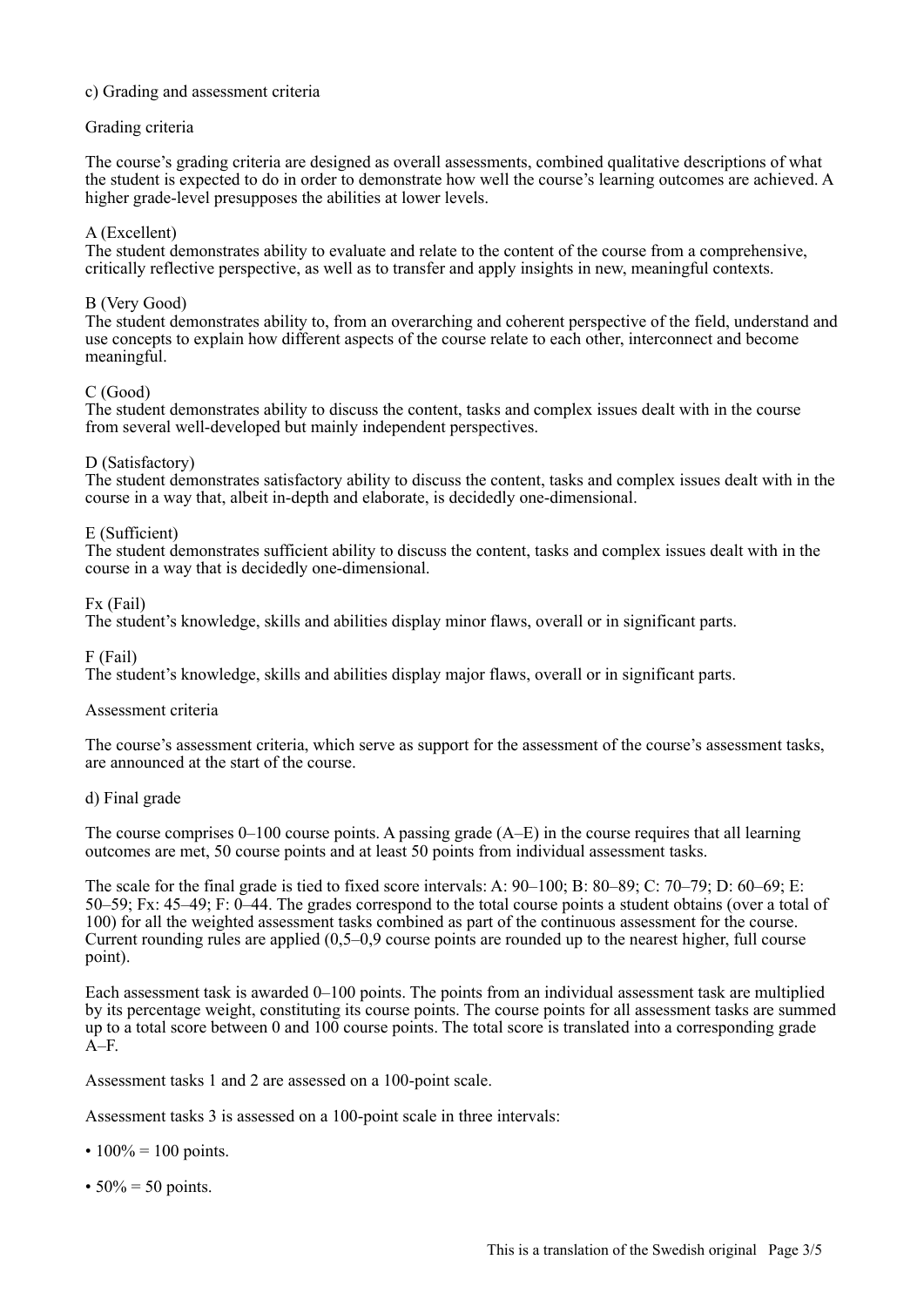• Less than  $50\% = 0$  points.

For more information on how the assessment tasks are assessed, see the study guide.

The student is responsible for completing the course's assessment tasks and obtaining a passing grade. If a passing grade is not obtained, the student can re-sit assessment task 1, at which the result is added to the course points achieved at the course's other assessment tasks. Acquired course points are forfeited if a passing grade is not obtained at the re-sit exam.

If 45–49 course points are achieved, a grade Fx is obtained, which can be completed for a grade E. If less than 45 course points are achieved, a grade F is obtained.

A student who does not obtain a passing grade on the regular exam or the re-sit exam loses the course points obtained and is referred to re-register at a later course round.

Re-registration implies that:

• first-time registered students have priority access to the course's group registration;

• a students can re-sit assessment task 1 obtain a passing grade without attending the course's learning activities or other assessment tasks.

Exemption from an assessment task is granted if the student presents a written certificate (e.g. a medical certificate), whereupon the student may re-sit the assessment task at a later date decided by the head of course, and while maintaining previously acquired course points.

The application for exemption should be submitted to the director of studies immediately after, or during planned absences well before the date when the assessment task is carried out. A granted exemption expires at the end of the immediately following semester.

#### e) Failed grades

For each course instance, two examination opportunities are normally offered. If during an academic year, a course instance is missing, at least one examination instance is offered.

A student who has received the grade F on an examination twice in a row by one and the same examiner have the right to have another examiner appointed at the next examination, unless there are special reasons to the contrary. The request is made to the director of studies.

A student who has received a passing grade on an examination may not retake the examination or complete a previously not completed assessment task to achieve a higher grade. A passing grade cannot be changed to a failing grade at the student's request.

f) Supplementary assignments

The head of course provides a supplementary assignment for a student who receives the grade Fx. The following applies:

- Shortcomings of an understanding nature can only be assessed against the grade E.
- Simpler deficiencies of a formal nature can be assessed against the entire grading scale.

• As a rule, the assignment must be submitted within a week after the course results have been announced, unless otherwise agreed with the examiner.

• If a complementary task is not completed within this time limit, the grade Fx is confirmed.

#### **Interim**

If the course is discontinued, or its contents are substantially altered, students have the right to be examined according to this syllabus once per semester for three further semesters.

#### **Limitations**

This course may not be included in a degree together with a course, taken in Sweden or elsewhere, of identical or partially similar content.